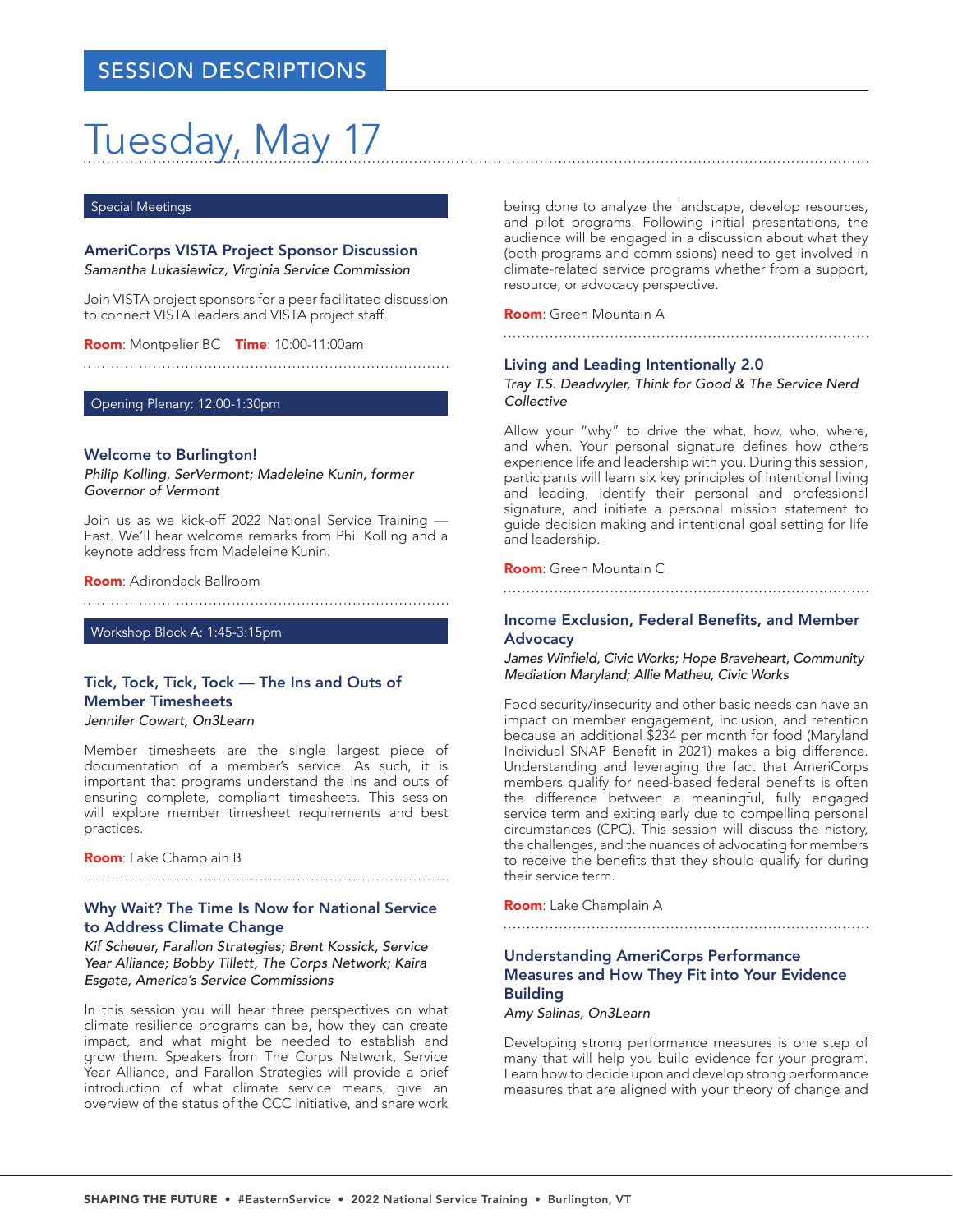logic model and helps to collect data on an outcome question of interest.

#### Room: Green Mountain B

#### 

### Illuminating Implicit Bias — Creating More Diverse Work Cultures of Belonging

*Levantay Vanessa OConnor, Levantay Enterprise LLC*

Research shows that unconscious bias can be a significant obstacle to inclusion and diversity in the workplace. Stereotypes may create roadblocks to achievement and inclusion, and may uphold systems of oppression. In today's changing world managing diversity is a core leadership skill.

#### Room: Seasons on the Lake

# Exploring The Member Training Landscape

*Chrissy Sibley, Skill Success*

This session will be a collaborative exploration of the member training experience. Participants will be in small groups as they engage in the collaborative process via Edward de Bono's Six Thinking Hats to explore member training challenges, best practices, and future implementation.

#### Room: Montpelier BC

#### Sponsor Office Hours: Service Year Open House *Service Year Staff*

Come learn more about Service Year Alliance in an informal session.

#### Room: Vermont A

Workshop Block B: 3:30-5:00pm

#### Talking with Pictures: Using Photovoice to Support Service and Evaluation

*Stephanie Lloyd, Photovoice Worldwide; Colleen Mackey, Data Shine Consulting*

For more than 25 years, diverse populations all over the world have used photovoice, the participatory method that puts cameras in the hands of individuals and asks them to reflect and share their experiences and perspectives. The powerful data (photos and captions) generated during a photovoice project can shed light on topics/issues and potential solutions, educate and influence peers, programs, decision-makers, and the public, and give a voice to groups who may not always be included in research. This interactive skill building session will expose participants to the photovoice process and provide examples of how it's been successfully used to strengthen data collection, and add unique perspectives and cross-cultural voices to evaluations. Throughout the session, participants will take part in hands-on activities that give them experience

with the steps of photovoice and encourage dialogue. In the end, participants will have a foundation to employ photovoice for participatory data collection and community assessment, engagement, and evaluation to inform understanding and future interventions, while protecting the privacy, confidentiality, and safety of participants and communities. This interactive session will support AmeriCorps and commission staff in planning and using photovoice as an inclusive data collection strategy that can support management and engagement at all levels.

Room: Lake Champlain B

#### AmeriCorps Fantasy: Applying Worldbuilding Tools to Planning the Future of Service in Your **State**

*Adam Donaldson, ServeRI*

This session will provide state commission leaders tools to reimagine service in their state by practicing the techniques used by writers and gamers to construct a fictional world. Break free of policies and procedures, and join colleagues to imagine the state commission of your dreams. Nothing but group work and flipchart paper here.

Room: Green Mountain A

#### 

#### Service Learning: A Process, Not Just a Project

*Pam Siebert, National Youth Leadership Council*

Service learning is a process where young people can use and develop critical thinking skills and engage in opportunities for collaboration and team building. When students are leaders in and out of the classroom, students' engagement, ownership, and contributions increase, allowing students to build skills, develop empathy and see themselves as problem solvers. In this session, learn how to use a four-stage framework and research based standards of quality service learning practice to ensure your programs' efforts lead to positive youth outcomes. Get ready to take a step to weaving quality service learning into your program plans!

Room: Green Mountain C

#### Developing Leaders for the Future

*Steve Patty, Dialogues in Action*

Right at the heart of every leader's responsibility is the task of developing leadership capacity and aptitude among others. No single leader can accomplish all that needs to be done. Leading people, and developing leaders who will lead people, is at the center of every leader's path to effectiveness. It extends and amplifies organizational impact. But how can a busy leader focus on developing leadership in others with so much on their plate? With intention. This session will introduce the principles and practices of Developmental Leadership and provide leaders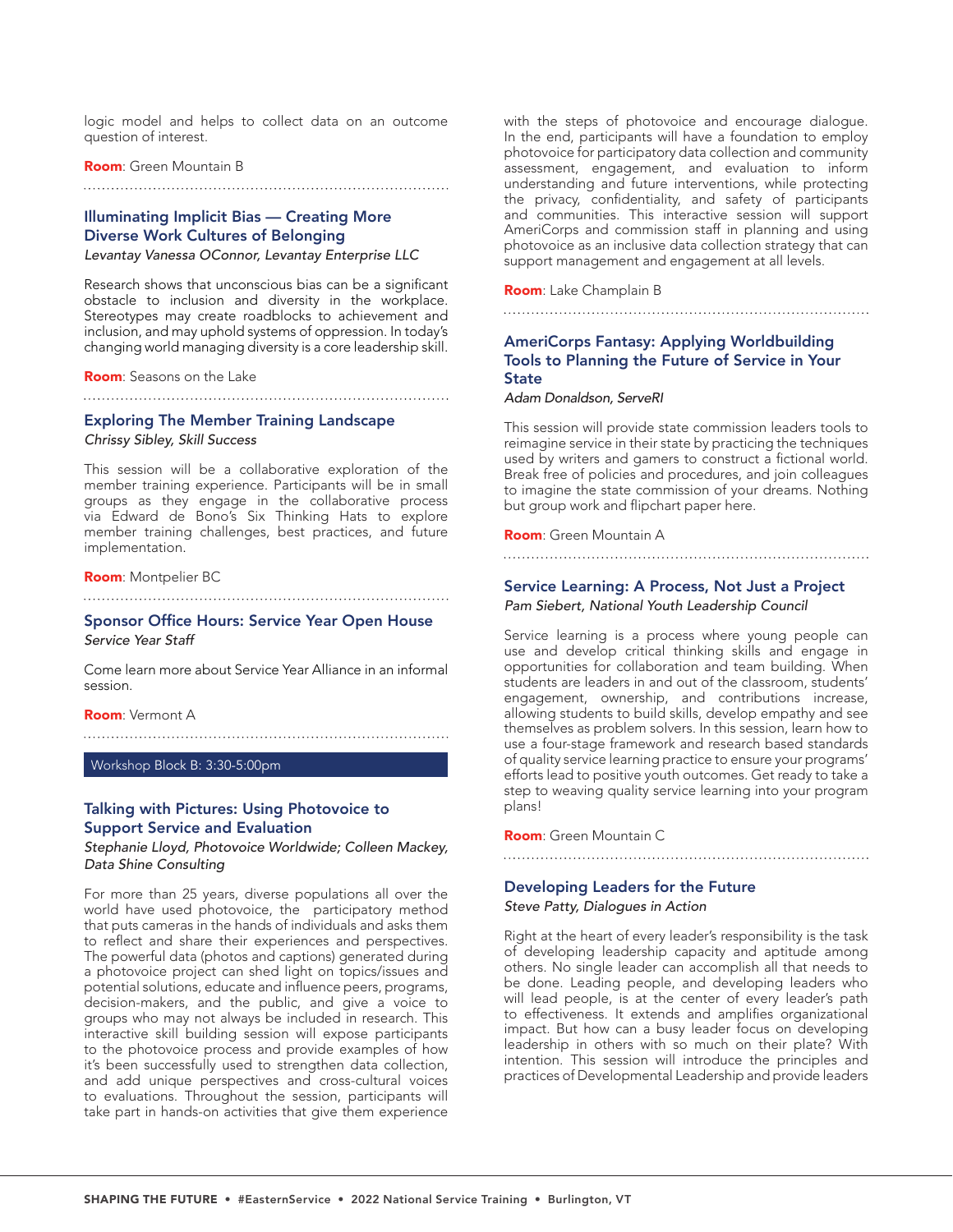tools and techniques to intentionally develop leadership in others.

Room: Lake Champlain A

#### Shaping the Perfect Orientation and Training Program

*Brian Blahnik, Blahnik LLC*

First impressions shape your program's future!! Training is a key component to a successful program. From orientation to mid-year training sessions and year-round training, ensuring high quality, educational, and fun training is key. Let's look at one of the most creative and successful AmeriCorps training programs we've worked with. Join us to learn where to start, how to build it, what you need, and how you make it happen. This session is for those who need to learn and those that want to re-learn how it's done.

Room: Green Mountain B

#### Budget and Program Changes (Required for Prior Approvals)

*Jerry Bertrand, Public Impact Advisors*

It is common that grant recipients and subrecipients will need to make changes to the costs proposed in the original budget or other components of their programmatic operations. This session will cover when permission must be obtained to do these things, and when there is freedom to proceed without permission.

Room: Seasons on the Lake

#### Grassroots Community Organizing — Hitting the Ground Running

Kathy Holdway, A Circle of Ten, Inc.

This session answers this question: "But what do I do first in a brand new community?" New corps members have faced this question for decades. Come find the answers, while learning make-sense exercises and steps for successful grassroots community organizing and program development. Go back and engage a diverse community to identify common needs and make-sense solutions owned and implemented by a range of people, of all ages, who live, work, play, and learn there..

Room: Montpelier BC

#### Sponsor Office Hours: America Learns — Electronic Member Files, Document Signing, + Remote File Reviews, Oh My! *Gary Kosman, America Learns*

In less than a year, AmeriCorps programs representing more than 10,000 corps members began to use the AmeriCorps Impact Suite's electronic file management and document signing system. Come evaluate this side of the AmeriCorps Impact Suite for your program or portfolio. Say so long to scattered files and documents across multiple folders and systems, and say hello to security, peace, and ease.

Room: Vermont A

#### ASC Networking Event: 5:30-7:00pm

Join your national service colleagues for an evening of networking at a Burlington landmark: ECHO Leahy Center for Lake Champlain. Cash bar; appetizers provided.

Location: ECHO Leahy Center (1 College St)

# Wednesday, May 18

Workshop Block C: 8:30-10:00am

#### The Civic Circle

Brooke Campbell, Volunteer Houston

This session will introduce you to the Points of Light Civic Circle through an interactive review of each method of civic engagement. Participants will leave this session with the

ability to facilitate the workshop with their own AmeriCorps members.

Room: Lake Champlain B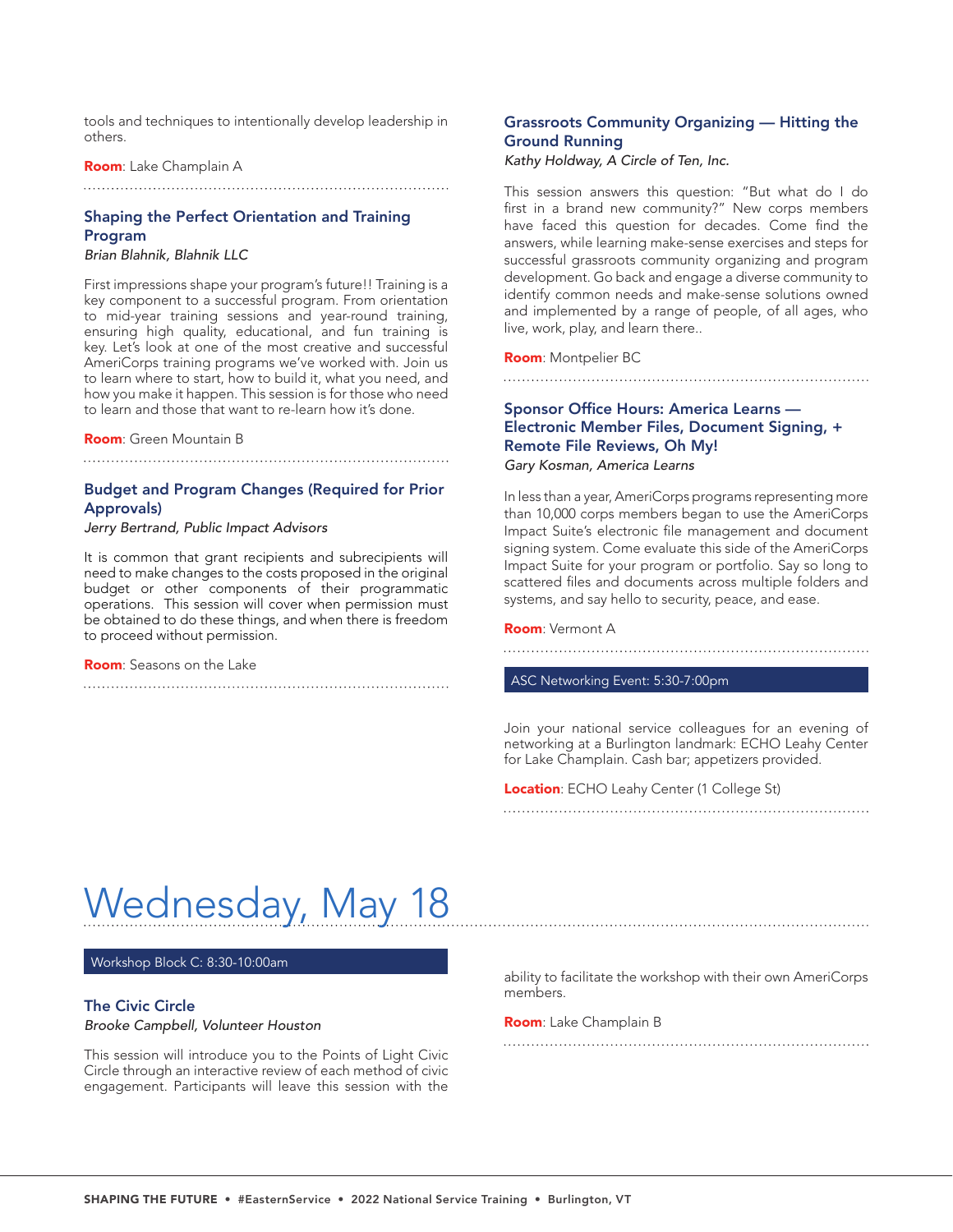#### Building Inclusive Leadership and the Understanding of Staff Roles in Justice, Equity, Diversity, and Inclusion at the State Commission Level

Thenera Bailey, The SISGI Group; Lisl Hacker, *Massachusetts Service Alliance*

This workshop will highlight the partnership between a state commission and the consultant company The SISGI Group who led commission staff through a process to understand their role in creating and maintaining justice, equity, diversity, and inclusion (JEDI) in the organization and their personal role in being anti-racist and overcoming bias in supporting strategies for inclusion. We will present the steps taken for the commission to develop operational standards and policies to combat institutionalized racism, bias, and privilege that have historically prevented organizations from meeting their mission and leading inclusive best practices. We will also share the transformational outcomes of the process.

#### Room: Green Mountain A

### Whole Community Exercise: Building Skills for Community Response

*Luke Wigle, AmeriCorps; Katie Keane, AmeriCorps*

During this session, participants will learn the four most important disaster services principals that AmeriCorps needs in order to support disaster response within their own communities after a disaster event. Participants will be given an opportunity to practice using these principals by playing a Whole Community game and will be given resources to conduct their own Whole Community game with their AmeriCorps programs and/or members.

Room: Green Mountain C

Grant Fraud — Transparency and Accountability

*Monique Colter, AmeriCorps; Jeff Morales, AmeriCorps*

This session will define fraud and explain its elements, assist you in identifying grant fraud at your organization, and discuss actions you can consider to prevent and detect fraud. Participants will learn about common fraud risks and schemes from recent OIG investigations and engage in an interactive discussion about the internal controls grantees could implement to reduce their risk of becoming victims of fraud. The OIG will also give you tips on what you should do when fraud occurs within your organization.

Room: Lake Champlain A

Evidence: How to Find and Use it Effectively Susan Hyatt, Big Purpose Big Impact LTD

Does thinking about "evidence" give you indigestion? Finding and using evidence to make sure your program intervention design/dosage are as effective as possible can

be daunting. What is "good" evidence? Where do you find it? What should you look for in a study? How do you do strong write ups of those studies after you find them? This hands on workshop will clarify why evidence is important, provide tips and strategies for finding and using evidence for program improvement and writing strong summaries of studies, your performance measures, and evaluation results to make the case for your program's effectiveness.

Room: Green Mountain B

#### ASC Updates

*Kaira Esgate, America's Service Commissions; Rachel Bruns, America's Service Commissions*

Join your fellow state service commission staff for updates from your national association and peer networking.

Room: Seasons on the Lake

#### Our Stories Rise Up — Remembering as **Resilience**

#### Paul Costello, AmeriCorps Project CHANGE

Traumatic times will continue to plague us if all we remember is the pain and not the hope. How can we stop AmeriCorps from being overwhelmed, or lose hope and self-belief? Principles of Narrative Design teach us that even in the midst of crisis, we can be both mindful and intentional as to how we build markers of memory that we can look back on to shape memories that will heal and activate habits of resilience going forward. AmeriCorps Project CHANGE director Paul Costello, a pioneer of narrative research, has been developing a response to the pandemic aftermath for his program and to share with others.

Room: Montpelier BC

#### Sponsor Office Hours: America Learns — Sneak Peek and Feedback Opportunity: The AmeriCorps Timesheet App is Coming! *Gary Kosman, America Learns*

Designed by AmeriCorps members nationwide, the first mobile app dedicated to making AmeriCorps timesheets simple for all is nearly here! When we say all, we mean it. The members involved in the design of the app spanned decades of life experience, technology accessibility levels, and internet connection types. Come check it out and share your thoughts!

Room: Vermont A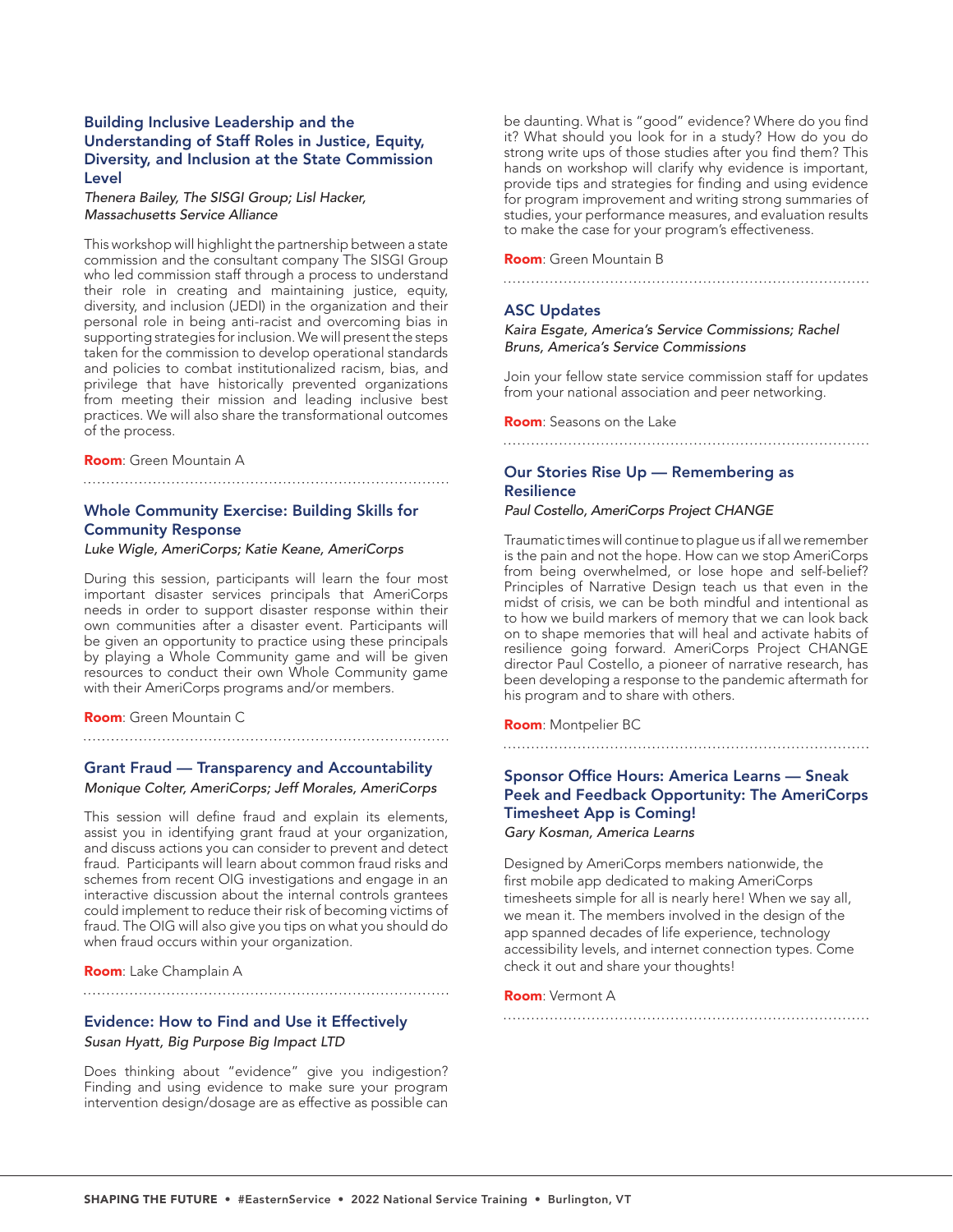#### Workshop Block D: 10:15-11:45am

#### DEI: Accessibility

#### *Kaelyn Modrak, Vermont Division for the Blind and Visually Impaired; Bethany Johnson, ReSOURCE*

This session will discuss how ReSOURCE's EveryBody Works AmeriCorps program uses the following tools for recruitment and retention of members with disabilities: 1) community partners, 2) accessing and utilizing services and accommodations, 3) everyday accountability for members. Participants will learn how these specific strategies are successful in recruitment and retention of members with disabilities, and also how EveryBody Works uses AmeriCorps service experience to create pathways to employment for members with disabilities. Participants will engage in active discussion to identify tools within their own community and programs, and will leave with a program accessibility assessment.

Room: Lake Champlain B

#### Start with What's Strong: Identifying and Developing Member Assets

*Janna Pennington, Janna Pennington LLC*

Each corps member brings a unique combination of strengths, skills, and talents with them to the service year. In this session, we will discuss strategies for identifying and developing these assets and explore how an asset-based approach can boost community impact and encourage personal and professional growth. Participants will have the opportunity to try out what they learn by assessing their own assets, evaluating their current support for member growth, and setting goals for themselves and their programs.

Room: Green Mountain A

#### Public Policy: What Is Happening with National Service in Washington D.C. and in Your State Capital?

*Casey Reynolds, America's Service Commissions*

Join America's Service Commissions as we walk you through funding for national service programs in the FY 2022 federal budget, our priorities for the FY 2023 federal budget, the state-level legislation we're seeing around the country, and how you can appropriately engage with it all.

Room: Green Mountain C

#### Sacred Safe Space: The Power of Affinity Groups in National Service Organizations

*Thenera Bailey, The SISGI Group; Pat Guzmán-Weema, OneStar Foundation*

Webster's Dictionary defines affinity as "a feeling of closeness and understanding that someone has for another person because of their similar qualities, ideas,

or interests." For individuals with marginalized identities (e.g. BIPOC, LGBTQIA+, people with different abilities, etc.), affinity groups can offer a safe space to show up authentically, share vulnerably, and exist fully. This workshop will share best practices, tips, and resources for establishing and maintaining affinity groups in your national service program, commission, or community.

Room: Lake Champlain A

#### National Service Criminal History Checks — Understanding the Who, What, Why, Where, and How

*Jennifer Cowart, On3Learn*

National Service Criminal History Checks are complicated! This session will break down all of the required components to ensure that participants leave with a strong understanding of their responsibilities and the required steps in conducting compliant NSCHCs.

Room: Green Mountain B

#### Find Your "True Colors"

#### Richard Wittberg, Appalachia HealthCorps

This session will examine personality tendencies through the True Colors test. Color strengths and blind spots will be discussed and laughed at. By the end of the workshop, attendees will gain more appreciation of the ways other people think and more understanding of why all colors are needed to make a good workplace.

Room: Seasons on the Lake

### Engaging with Your AmeriCorps Alumni *Kerry Swarr, BloomEd Group*

This session will provide a variety of strategies to engage your AmeriCorps alumni to support them and to engage them in helping your state's AmeriCorps programs with recruitment, retention and career pipeline of your corps members.

Room: Montpelier BC

#### Sponsor Office Hours: Do Good Be Good — Recruitment: Practical Next Steps and Strategy *Do Good Be Good Staff*

This session is relevant for all AmeriCorps program staff.

Room: Vermont A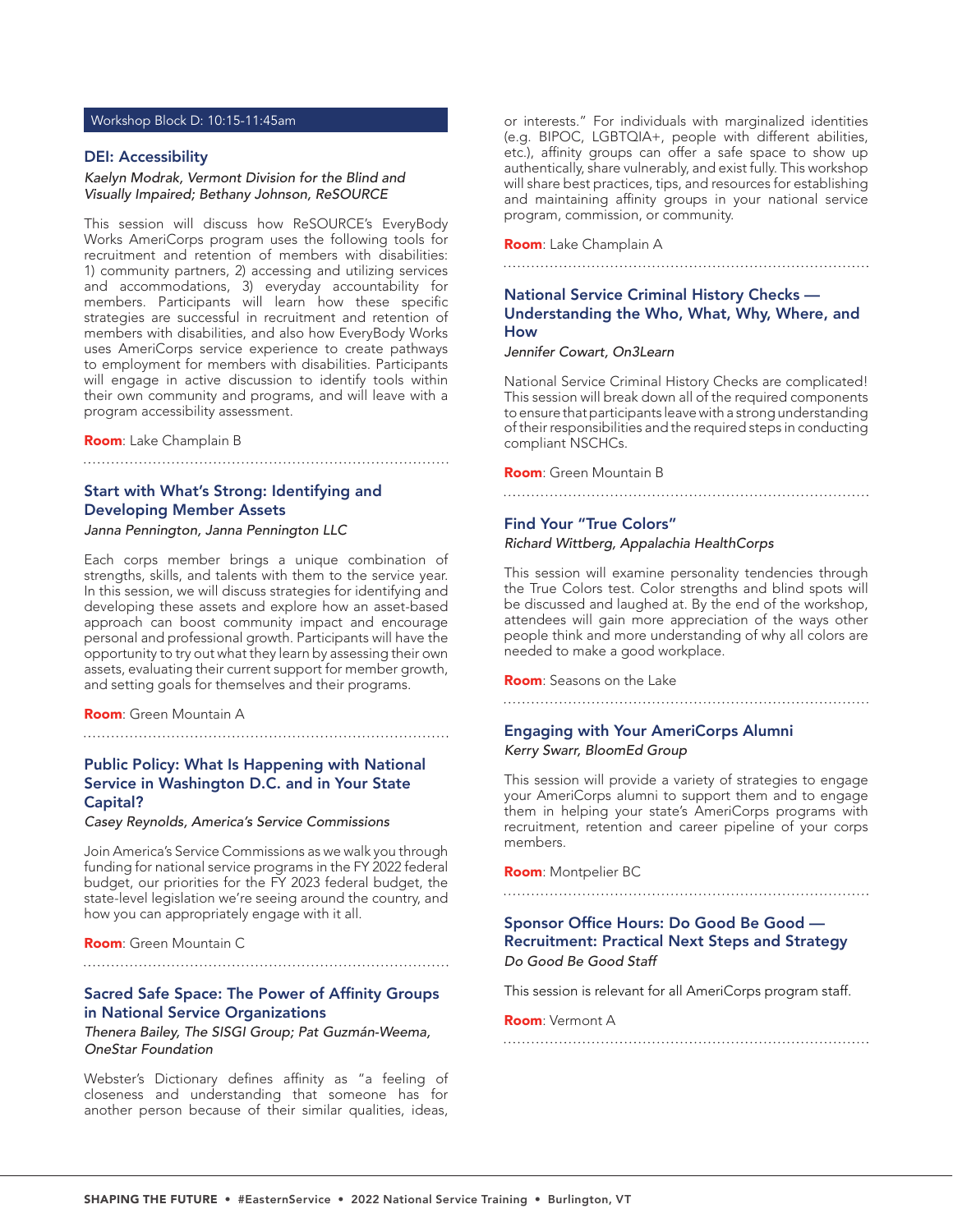#### Keynote Plenary: 12:00-1:30pm

#### Shaping the Future

Maureen Eccleston, PennSERVE; Sarah Eagle Heart, Return to the Heart Foundation

Join us for a keynote address from Emmy award winning storyteller and internationally accomplished executive Sarah Eagle Heart.

Room: Adirondack Ballroom

#### Workshop Block E: 1:45-3:15pm

#### An Introduction to Privilege, Bias, and **Microaggressions**

*Jenna Egan, Minnesota Alliance for Volunteer Advancement; Maureen Bourgeois, Minnesota Alliance for Volunteer Advancement*

Join this highly interactive workshop to discuss topics of privilege, bias, and microaggressions. During this training, you will spend time reflecting on and discussing your own identities and experiences of identity. You will explore definitions of power, privilege, and oppression and discuss agent and target identities. Lastly, you will learn about bias and microaggressions, how to build your awareness of biases, and practice responding to bias or microaggressions that you may encounter in your National Service role.

Room: Lake Champlain B

#### Strategies to Successfully Diversify Organizational Revenue

*Chester W. Spellman, CW Spellman Consulting*

The session will provide participants with proven strategies to successfully diversify their organizational revenue. The session will include a presentation on effective ways to engage philanthropy and the private sector to enhance resource development and how to build strategic partnerships that last. Participants will engage in a small group, interactive relationship mapping exercise to help them leverage existing relationships for organizational good. Finally, Q&A and a discussion session will be built into the presentation to provide for increased participant interaction.

Room: Green Mountain A

#### Recruitment: Service Year Alliance's Lessons Learned from 2021 and Practices for 2022

*Jonas Kane, Service Year Alliance; Aly Ferguson, Service Year Alliance*

Join Service Year Alliance for a collective discussion of what is and is not working for recruiting corps members.

Service Year Alliance will share our learnings through targeted recruitment for recent high school graduates and local recruitment in New Orleans for the 2021 cycle. We will also share polling and focus group data we gathered from young people in early 2022. This will not only be Service Year Alliance sharing but also everyone in the audience will also share what is and is not working with recent recruiting practices. The purpose of the session will be for everyone to have the best understanding of how to be more successful in recruiting corps members for the 2022 cycle and have open, interactive discussions to build best knowledge for all session participants.

Room: Green Mountain C

#### Conservation and Climate Change: Opportunities for State Commissions and AmeriCorps Programs *Sandy Scott, AmeriCorps*

Climate change poses a grave threat to our environment and economy, but also provides a major opportunity to create a cleaner, safer, and more equitable future. With decades of experience in conservation, energy efficiency, disaster response, community resilience, and civic engagement, AmeriCorps and its partners have an important role to play in addressing current and future threats of climate change. In this session, you will learn about AmeriCorps' commitment to addressing the climate crisis; how AmeriCorps is working with other agencies to advance this commitment; and how we can work together to expand the impact of national service in addressing climate change and building pathways to the green jobs of the future.

Room: Lake Champlain A

#### Enhancing Evaluation Studies with Qualitative Data

#### *Gretchen Biesecker, Bee's Knees Consulting LLC*

Qualitative data (from surveys, focus groups, observations, and many other methods!) is powerful in its ability to illustrate the "why" behind our work and help us listen to diverse voices. Collecting it is truly feasible for AmeriCorps programs big and small as part of conducting their evaluation studies. Yet, many programs and state commissions haven't experienced the range of methods available to sample, collect, analyze, quantify, and visualize qualitative data. In this session, we'll explore multiple ways you can collect qualitative data, practice coding some data together, and reflect on how you can apply these examples to your own work.

Room: Green Mountain B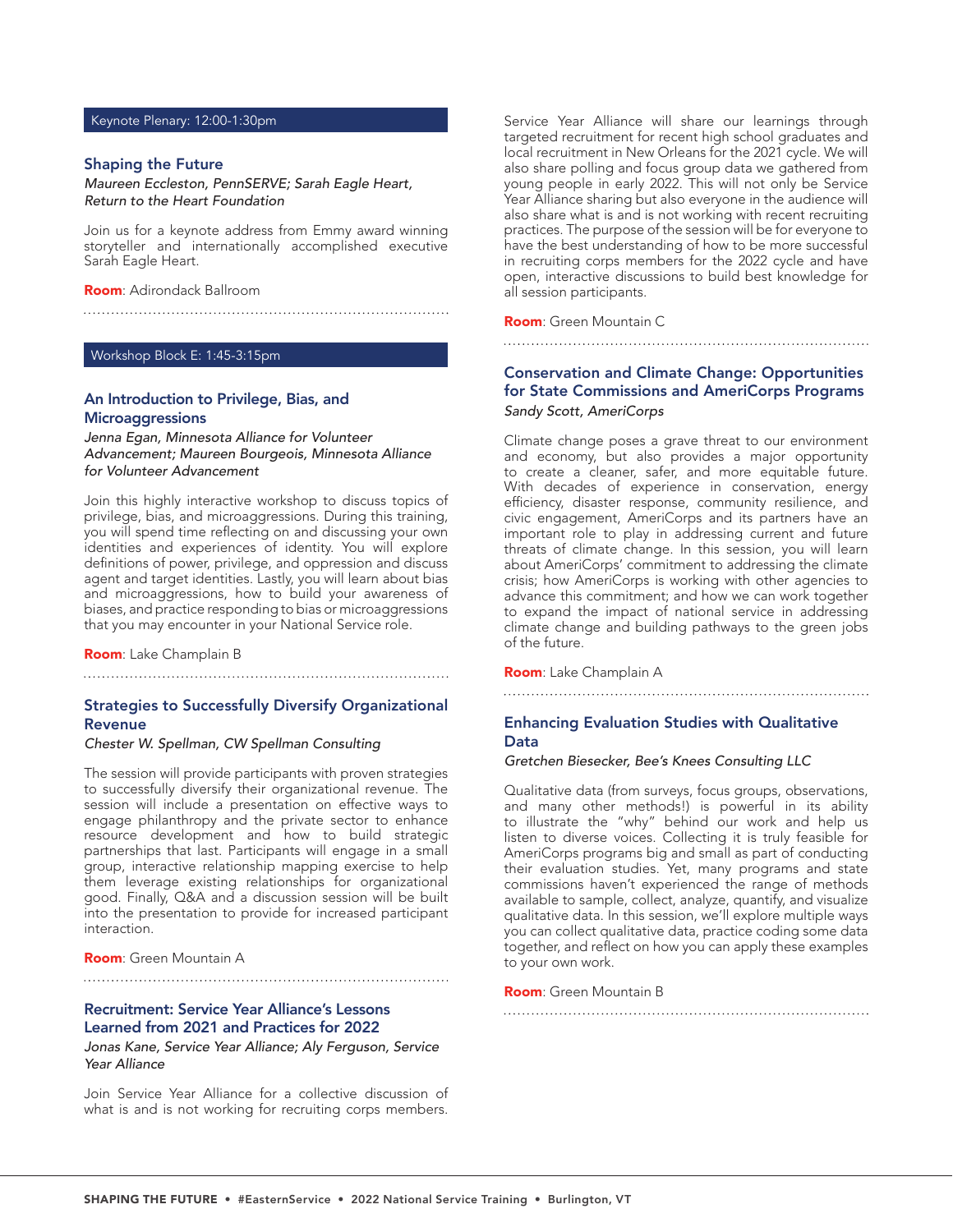#### Upstream/Downstream: A Strategic Alliance of Two Programs

#### Hillary Kane, PHENND; Kene Akinbule, City of *Philadelphia Promise Corps*

This session will help AmeriCorps programs think about the upstream and/or downstream systems affecting their beneficiaries and how to build alliances and partnerships with those systems. For example, pre-school would be a downstream system for a program serving elementary age youth and its upstream equivalent would be middle school. Participants will learn about two different AmeriCorps programs, one serving high school youth and the other serving low-income, first generation college students, about how they merged their two programs under one grant proposal while still keeping unique identities and management structures.

Room: Seasons on the Lake

# Lessons from the Pandemic: Effective Advocacy and Engagement with Your Communities

Stephen Pimpare, University of New Hampshire

This session will offer an overview of the local, state, and nation-level policymaking and service delivery systems in the wake of Covid-19 and the responses to it. Through small group workshops and interactive discussions, participants will have an opportunity to identify the issues, communities, and/or population groups that matter most to them and then to think strategically about how to effect changes that will improve well-being.

Room: Montpelier BC

## Sponsor Office Hours: The SISGI Group Open **House**

### *The SISGI Group Staff*

Come learn more about The SISGI Group in an informal session.

Room: Vermont A

#### Workshop Block F: 3:30-5:00pm

#### Strengthening Your Commission or Board

#### Bill Hulterstrom, United Way of Central and Southern *Utah*

This session will teach skills and principles that will help commissioners, board members, and staff better understand their distinct and time-tested roles. Participants will engage in some interactive and fun activities designed to teach these important yet simple principles. Participants will also be given some tools and even fun phrases that can be shared back home to strengthen any organization.

Room: Lake Champlain B

## Promoting AmeriCorps as an Organizational Capacity Building Grant

*Sharon Tewksbury-Bloom, Do Good Be Good*

Are you promoting national service in your state? Offering planning grants? In this session, we will cover positioning these grants in the realm of capacity building funding and using the Nonprofit Lifecycles Institute model to identify how national service can grow an organization's impact. What are the factors to look for in an organization that's ready for a national service grant, and how can you help them build their organizational readiness to utilize the funding fully and successfully?

Room: Green Mountain A

# 

#### Meaningful Community Engagement: What Might it Look Like?

*Mike Moon, UServeUtah*

The Pathways of Public Service and Civic Engagement were developed by Stanford University and provide a framework that resonates with people as a catalyst for focused contributions to the common good. The pathways describe a range of possibilities by which people can make a contribution to issues important to them and are applicable to individuals in all stages of life and levels of interest. UServeUtah is using the pathways framework in innovative ways to engage Utah's public. Come learn more about the pathways and gain practical takeaways including suggestions to use this framework to enhance your organization's work.

Room: Green Mountain C

#### AmeriCorps State and National — Compliance from the Perspective of the Grant Budget

Scott S. Sheffler, Feldesman Tucker Leifer Fidell LLP; Jerry *Bertrand, Public Impact Advisors*

The AmeriCorps State and National program is notable among federal grant programs in its complexity, and the most significant compliance considerations are those for which mistakes lead to financial consequences — in particular through the imposition of a disallowance. In this session, FTLF attorney Scott Sheffler and grant consultant Jerry Bertrand discuss key compliance considerations from the perspective of the AmeriCorps grantee's budget — discussing key issues arising in the three main cost areas of program operation costs, member costs, and administrative/indirect costs, as well as key cost share requirements for the grantee share of the budget.

Room: Lake Champlain A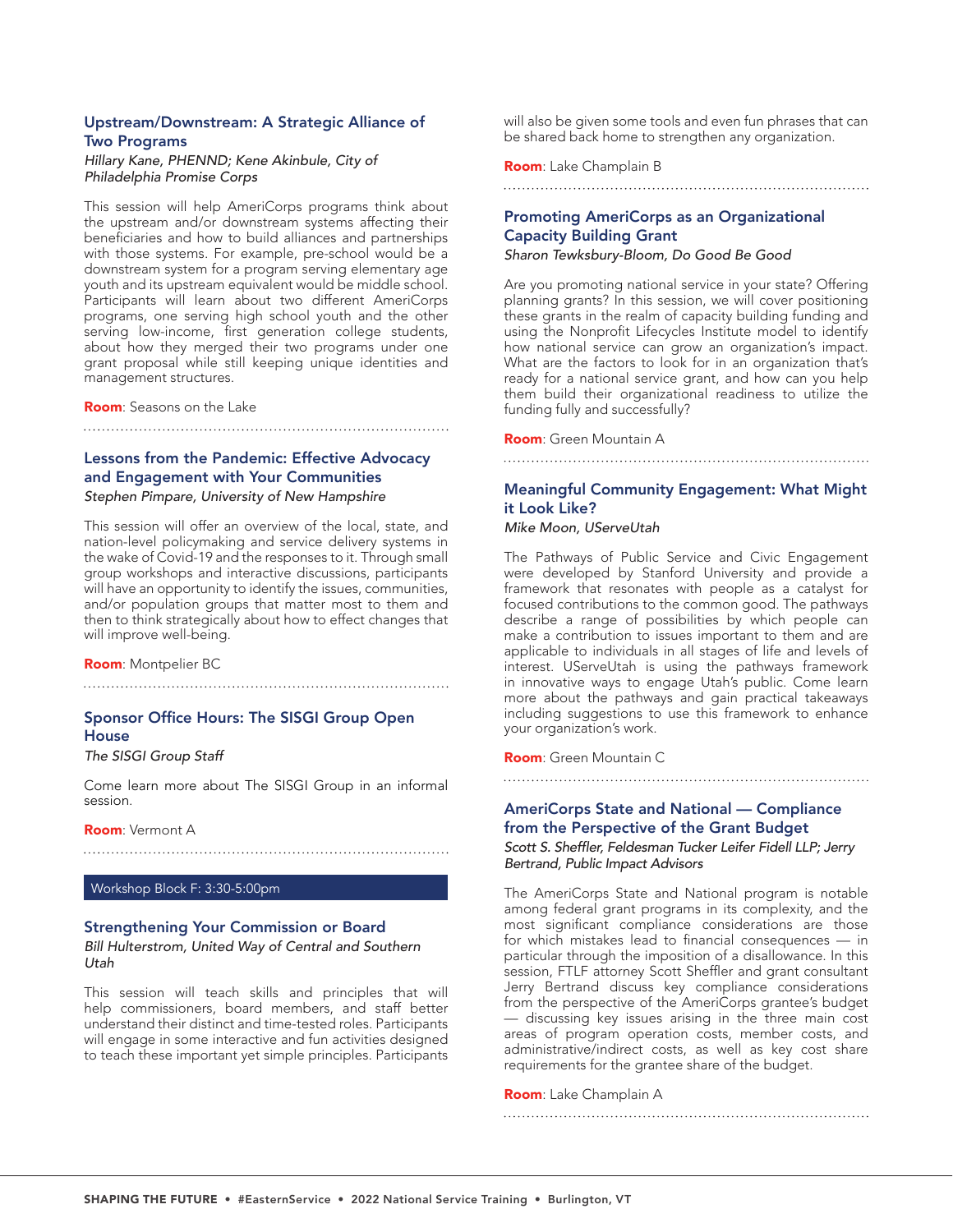#### Redefining Community

#### *Beth Steinhorn, VQ Volunteer Strategies*

Whether volunteers serve on-site or remotely, ensuring that volunteers feel a part of something bigger than just themselves can transform one-time volunteers into truly engaged and committed volunteers. Nowhere is that more important than in a hybrid volunteer workforce — with some volunteers onsite and others virtual. In this session, discover seven principles to nurture your community of volunteers by leveraging social media, strategically designing communications, checking-in regularly, and celebrating together — even if virtually. Remember, individuals often start volunteering to make a difference, but they stay when they develop relationships and feel a part of a team.

Room: Green Mountain B

#### Fifteen Free Tools to Raise Your Volunteer Training Game

#### *Eric Rowles, Leading to Change; DJ Coles, Leading to Change*

Get ready for a LIGHTNING round of proven tools and strategies to raise your volunteer engagement game. We'll cover the BEST of technology (for example, how about a free gamification app for 2000 participants), program design (how to bring the roller coaster method to life), and media (including sources for FREE mashed-up mixes of today's music and pre-edited clips from tomorrow's blockbuster movies). By the end of this training, participants will walk away with over 15 FREE and immediately accessible technology tools and media and large/small group facilitation tools they can apply to their volunteer experiences.

Room: Seasons on the Lake

#### Leading with Purpose

#### *Max Klau, New Politics Leadership Academy*

This session will invite participants to craft their personal leadership mission as well as their "shadow mission," illuminating who they are when they do not live their mission. This approach to leadership development was created at City Year and used with thousands of AmeriCorps members. Expect an engaging mix of leadership theory, myth, pop culture, reflection, and dialogue.

Room: Montpelier BC

#### Sponsor Office Hours: The SISGI Group — #IamRemarkable

*Thenera Bailey, The SISGI Group* 

#IamRemarkable is a Google initiative that empowers people to celebrate their achievements in the workplace and beyond. Founder/CEO of The SISGI Group, Dr. Thenera Bailey is a certified #IamRemarkable facilitator and will be leading this engaging workshop to help you

develop the skills and confidence to break the barriers and begin promoting your personal and professional accomplishments.

#### Room: Vermont A

#### Special Meetings

#### PennSERVE AmeriCorps Programs *PennSERVE Staff*

Join us for a meeting of AmeriCorps programs in Pennsylvania.

Room: Green Mountain A Time: 5:15-6:15pm 

AmeriCorps South Carolina Grantee Meet Up *South Carolina Service Commission Staff*

Join us for a meeting of AmeriCorps programs in South Carolina.

Room: Green Mountain C Time: 5:15-6:15pm

### 

### Serve Connecticut AmeriCorps Programs

*Serve Connecticut Staff*

Join us for a meeting of AmeriCorps programs in Connecticut.

Room: Green Mountain B Time: 5:15-6:15pm

#### BIPOC Networking Event *The SISGI Group*

The BIack, Indigenous, and People of Color (BIPOC) Affinity Group is excited to welcome all BIPOC colleagues to join us for a fun networking event hosted by The SISGI Group. Don't miss this chance to meet your peers in the region, win fun prizes, and enjoy snacks and drinks with new and old friends. Capture memories in the photo booth and enjoy the credit bar (credit card only/no cash). Please register in advance: https://bit.ly/bipoc2022.

Room: Seasons on the Lake Time: 5:30-7:00pm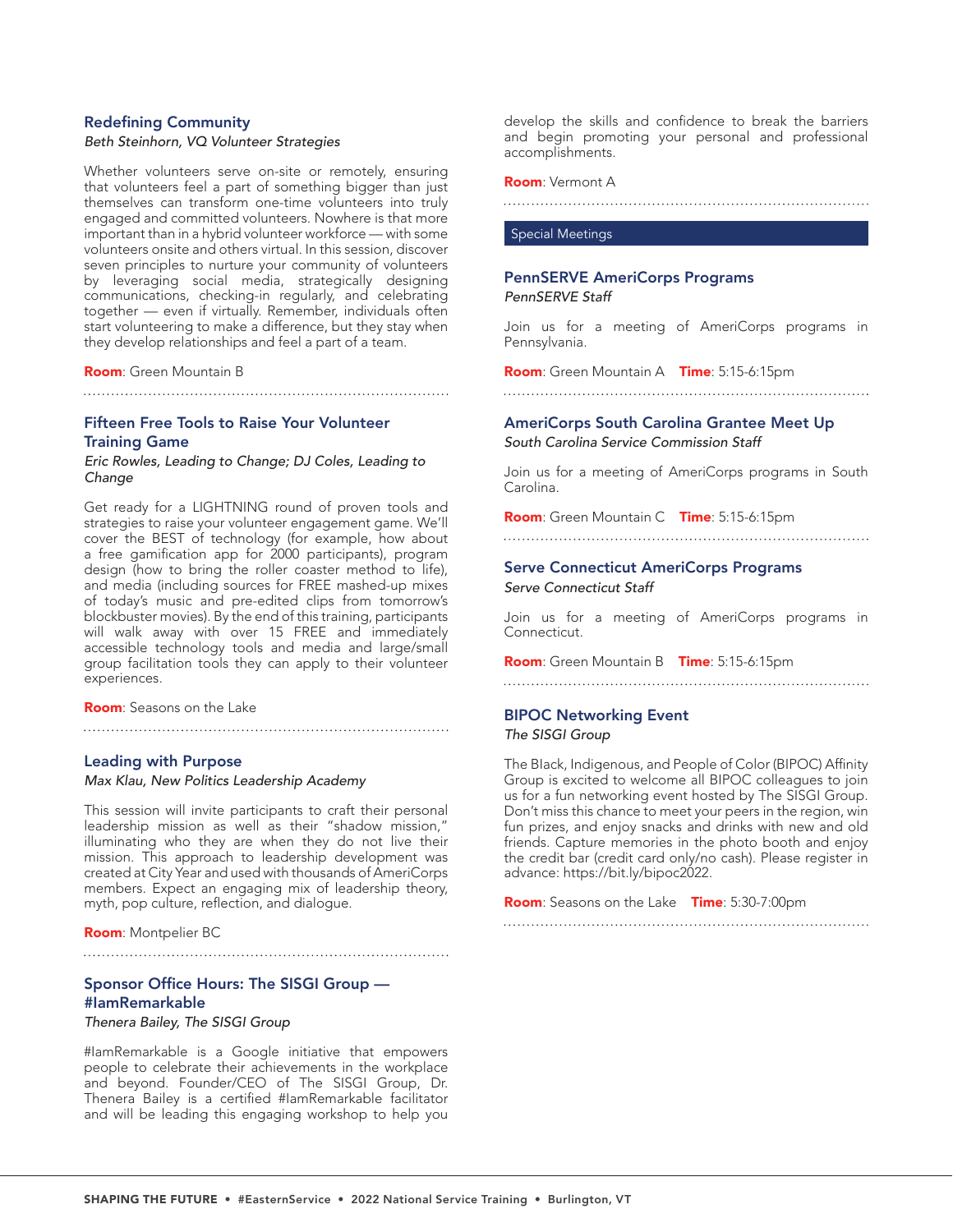# Thursday, May 19

#### Special Meetings

#### States for Service Meet and Greet

*America's Service Commissions Staff*

Join us to learn more about the States for Service policy coalition.

Room: Lake Champlain A Time: 8:00-8:45am

#### Sample Affinity Group for All

*Thenera Bailey, The SISGI Group; Pat Guzmán-Weema, OneStar Foundation*

Are you interested in creating an affinity group for your programs, staff, and/or AmeriCorps members? Come join us for some light breakfast snacks (first come, first served) while we facilitate an example of how affinity groups work. We will discuss setting agreements, themes for discussion, and engage in small group conversations. This brief interactive session will give you a starting point for future affinity group meetings and a chance to ask and get answers from leaders and participants from the ASC BIPOC Affinity Group. Open to all.

Room: Seasons on the Lake Time: 8:00-8:45am

Workshop Block G: 9:00-10:30am

#### Site Management 101: Ensuring Compliant Sites *Amy Salinas, On3Learn*

Running and leading an AmeriCorps program that places members in varied sites requires thoughtful and intentional strategies and processes to ensure members and sites are doing what they are supposed to do and having a strong experience. This session will explore common compliance areas that can show up with multi-site programs and what programs can do to prevent, detect, and address these areas.

Room: Lake Champlain B

#### Burnout Proof Your Service

*Michael Levitt, Breakfast Leadership Inc.*

Individuals are burning out at alarming rates. People feel constant demand to deliver, so they're burning out or they're leaving their jobs, due to high stress and burnout. The COVID-19 pandemic has amplified this, due to the unknown demands around the return to the office and/or working from home. You'll learn key takeaways on what burnout is, how you became burned out, and how to recover

from burnout. The audience will leave with actionable steps that they can immediately use, to transform from a burnedout life to their ideal life.

Room: Green Mountain A

# How Well Is Your Wellness Wheel Turning?

*Faith Saunders, Discover A New Future*

Research shows that to manage our level of stress, we need to pay attention to eight key areas. These are called the eight Dimensions of Wellness — our physical, emotional, social, vocational, financial, environmental, spiritual, and intellectual wellness. During this interactive training, participants will learn how managing these Dimensions of Wellness can reduce their stress level. In addition, they will do a self-assessment to ascertain their wellness in all eight Dimensions of Wellness and create an Action Plan to address at least one area that they feel needs to be attended to.

Room: Green Mountain C

Cost Allocation and Indirect Costs Scott S. Sheffler, Feldesman Tucker Leifer Fidell LLP

This session will cover key issues of allowable costs and cost allocation within the federal grant system, describing them within the context of AmeriCorps State and National programs. The materials will build from the nature of the "deal" that a federal grant recipient enters into, to the nature of allowable costs under 2 C.F.R. Part 200, Subpart E, to concepts and techniques for proper allocation of joint costs across separate organizational business lines. The session will end with a discussion of negotiated indirect cost rate agreements, the de minimis rate, and the AmeriCorpsspecific "Corporation Fixed Percentage Method."

Room: Lake Champlain A

### The Conditions to Recruit More Individuals After High School Into Service

*Kristen Bennett, Service Year Alliance*

Service Year Alliance worked with eight national service year programs to understand what are the necessary components to engage more individuals with a high school credential into a year of service. Three of the largest outcomes of the work showed the national service programs who build training to foster a culture of belonging and build a foundation for asset-based assessments of corps members and a clear throughput of skills attainment during the year are better at recruiting, engaging, retaining, and supporting individuals with a high school credential and to some degree all corps members more broadly. To